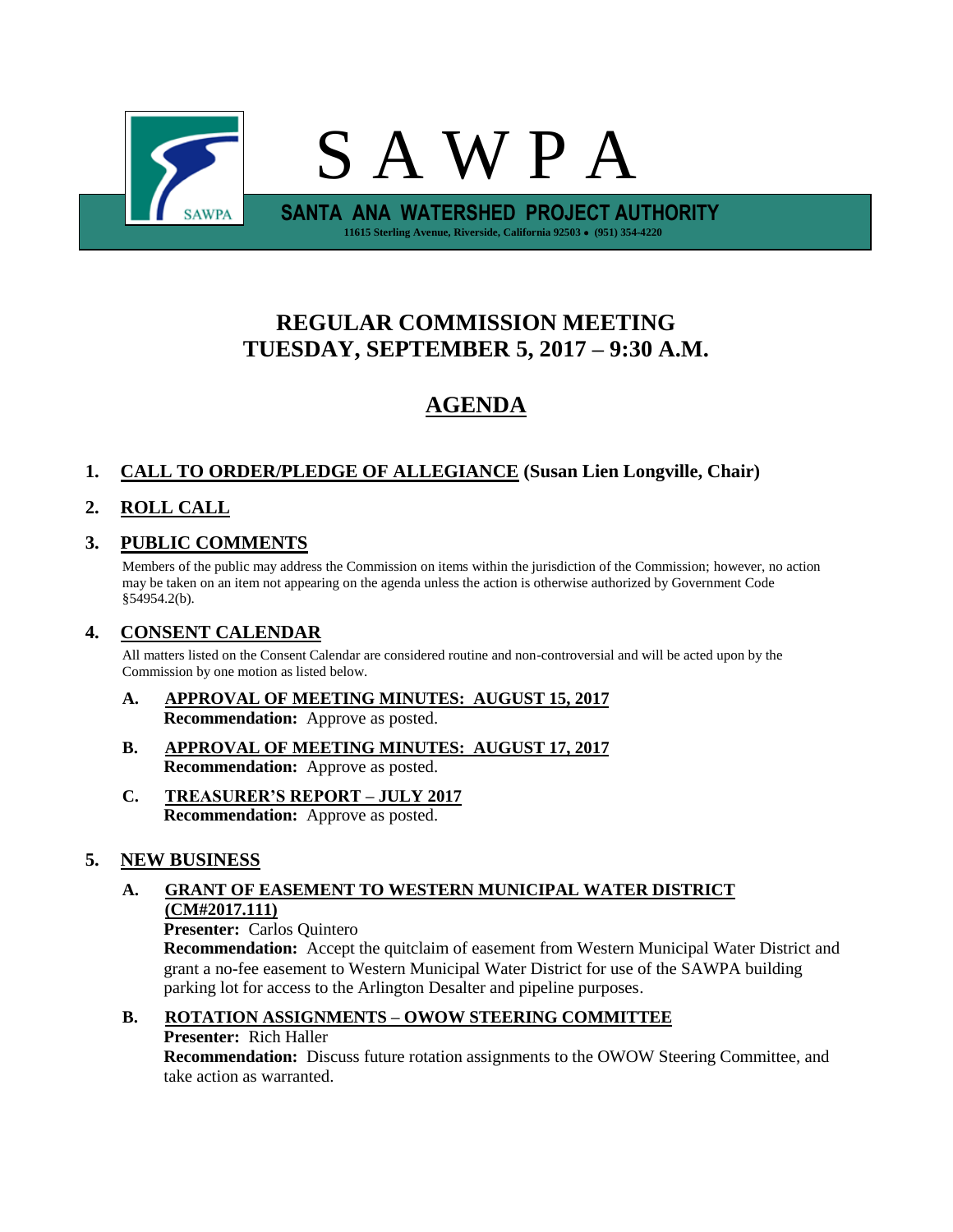SAWPA Commission Regular Meeting Agenda September 5, 2017 Page 2

#### **6. WORKSHOP DISCUSSION AGENDA**

**A. COMMISSION INPUT – COMMUNICATION/COLLABORATION PROCESS, INCLUDING GENERAL MANAGERS REPORT RECOMMENDATIONS Presenter:** Susan Lien Longville

**Recommendation:** Receive and discuss; provide direction to staff as warranted.

#### **7. INFORMATIONAL REPORTS**

**Recommendation:** Receive for information.

- **A. CASH TRANSACTIONS REPORT – JULY 2017 Presenter:** Karen Williams
- **B. DISADVANTAGED COMMUNITIES INVOLVEMENT PROGRAM STATUS REPORT (CM#2017.112) Presenter:** Mike Antos
- **C. UPDATE ON PA 22 COMMITTEE (CM#2017.113) Presenter:** Ian Achimore
- **D. UPDATE ON PA 23 COMMITTEE (CM#2017.114) Presenter:** Ian Achimore
- **E. CHAIR'S COMMENTS/REPORT**
- **F. COMMISSIONERS' COMMENTS**
- **G. COMMISSIONERS' REQUEST FOR FUTURE AGENDA ITEMS**

#### **8. CLOSED SESSION**

**A. CONFERENCE WITH LEGAL COUNSEL – EXISTING LITIGATION PURSUANT TO GOVERNMENT CODE SECTION 54956.9(d)(1)**

Name of Case: Spiniello Companies v. Charles King Company, Inc., Santa Ana Watershed Project Authority, The Ohio Casualty Insurance Company (Superior Court of Los Angeles BC616589)

#### **B. PURSUANT TO GOVERNMENT CODE SECTION 54957 – PERSONNEL MATTERS** General Manager

#### **9. ADJOURNMENT**

Americans with Disabilities Act: If you require any special disability related accommodations to participate in this meeting, please call (951) 354-4230 or email kberry@sawpa.org. Notification at least 48 hours prior to the meeting will enable staff to make reasonable arrangements to ensure accessibility for this meeting. Requests should specify the nature of the disability and the type of accommodation requested.

Materials related to an item on this agenda submitted to the Commission after distribution of the agenda packet are available for public inspection during normal business hours at the SAWPA office, 11615 Sterling Avenue, Riverside, and available a[t www.sawpa.org,](http://www.sawpa.org/) subject to staff's ability to post documents prior to the meeting.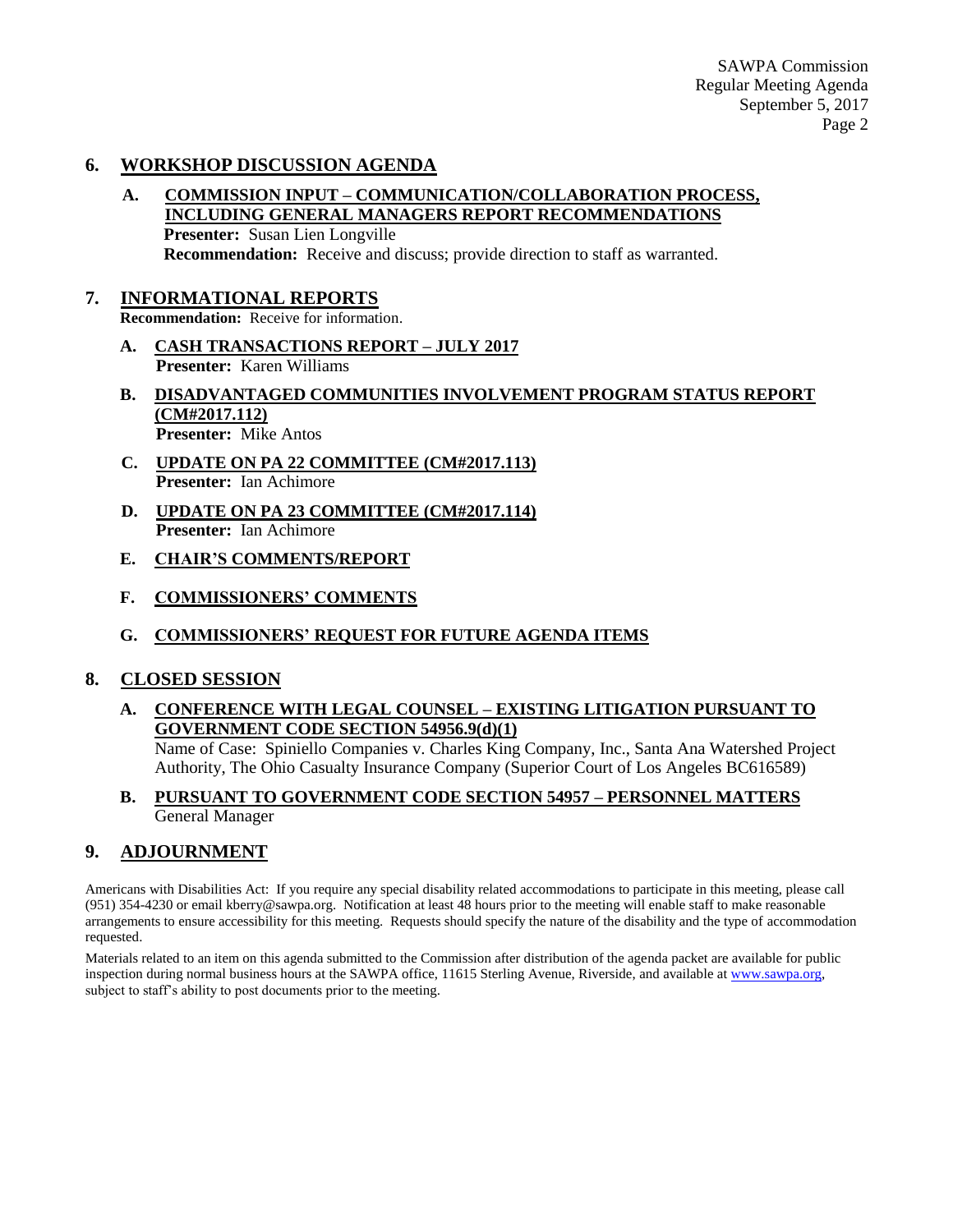SAWPA Commission Regular Meeting Agenda September 5, 2017 Page 3

#### **Declaration of Posting**

I, Kelly Berry, Clerk of the Board of the Santa Ana Watershed Project Authority declare that on Wednesday, August 30, 2017, a copy of this agenda has been uploaded to the SAWPA website at [www.sawpa.org](http://www.sawpa.org/) and posted in SAWPA's office at 11615 Sterling Avenue, Riverside, California.

/s/

\_\_\_\_\_\_\_\_\_\_\_\_\_\_\_\_\_\_\_\_\_\_\_\_\_\_\_\_\_\_\_\_\_\_\_\_\_\_\_ Kelly Berry, CMC